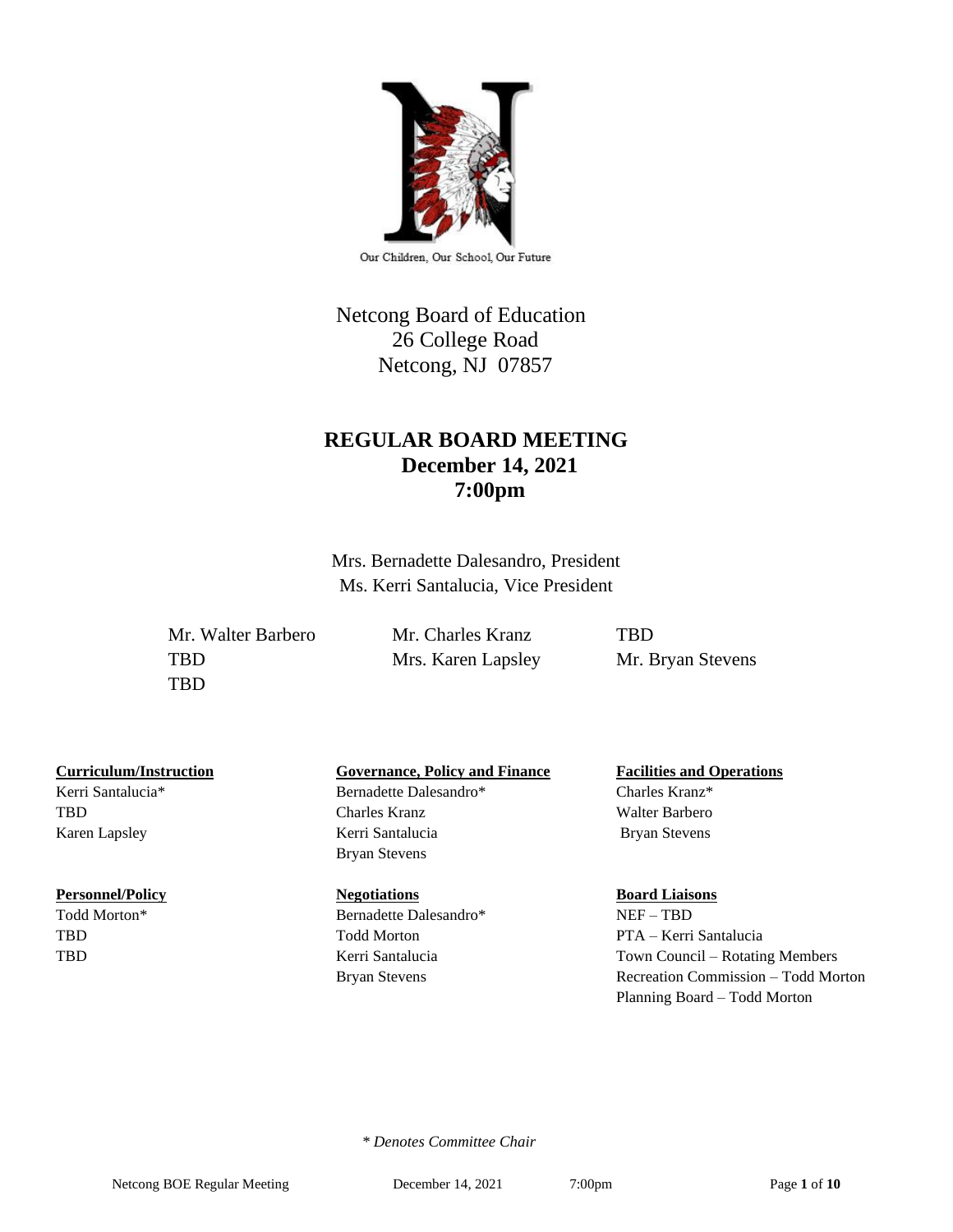## **2021-2022**

## **Netcong Board of Education**

## **Open Public Meeting Proclamation**

The New Jersey Open Public Meeting Law was enacted to ensure the right of the public to have advance notice of and to attend the meetings of public bodies at which any business affecting their interest is discussed or acted upon. In accordance with the provisions of the Act the Board of Education of the Netcong School District in the County of Morris has caused notice of this meeting to be published by having the date, time and place thereof posted. The notice was mailed to the Daily Record and those persons or entities requesting notification and filed with the municipal clerk of the Borough of Netcong.

Due to the public health emergency in the State of New Jersey, the Board will be conducting a virtual meeting. Directions for accessing the virtual public meeting were posted on the District website: netcongschool.org

## **Mission Statement**

Netcong, a tradition to nurture, inspire, empower, and achieve by all, for all.

## **Board Goals**

- 1. Continue Professional Development for board members with emphasis on training requirements and opportunities.
	- a. Budget/Financial Reports
	- b. Policy
- 2. Use the information from the building facilities audit to update the long-range facilities plan and identify facilities expansion and upgrades needed.
	- a. True completion of Music Room upgrades
- 3. To expand community outreach and build community support.

## **District Goals**

- 1. Administer an ever-evolving state-of-the-art technologically secure and supportive learning environment equipped to deliver 21st century opportunities for students, staff and the community.
- 2. Secure funding to upgrade buildings and grounds to meet the growing needs of the preschool and middle school population while maintaining small class sizes, delivering 21<sup>st</sup> century programs/technology, and providing an inspiring, engaging, and welcoming facility.
- 3. Create a 21st century school environment that embraces and supports community-based, arts- integrated, experiential learning opportunities that are culturally responsive to the increasingly diverse Netcong community.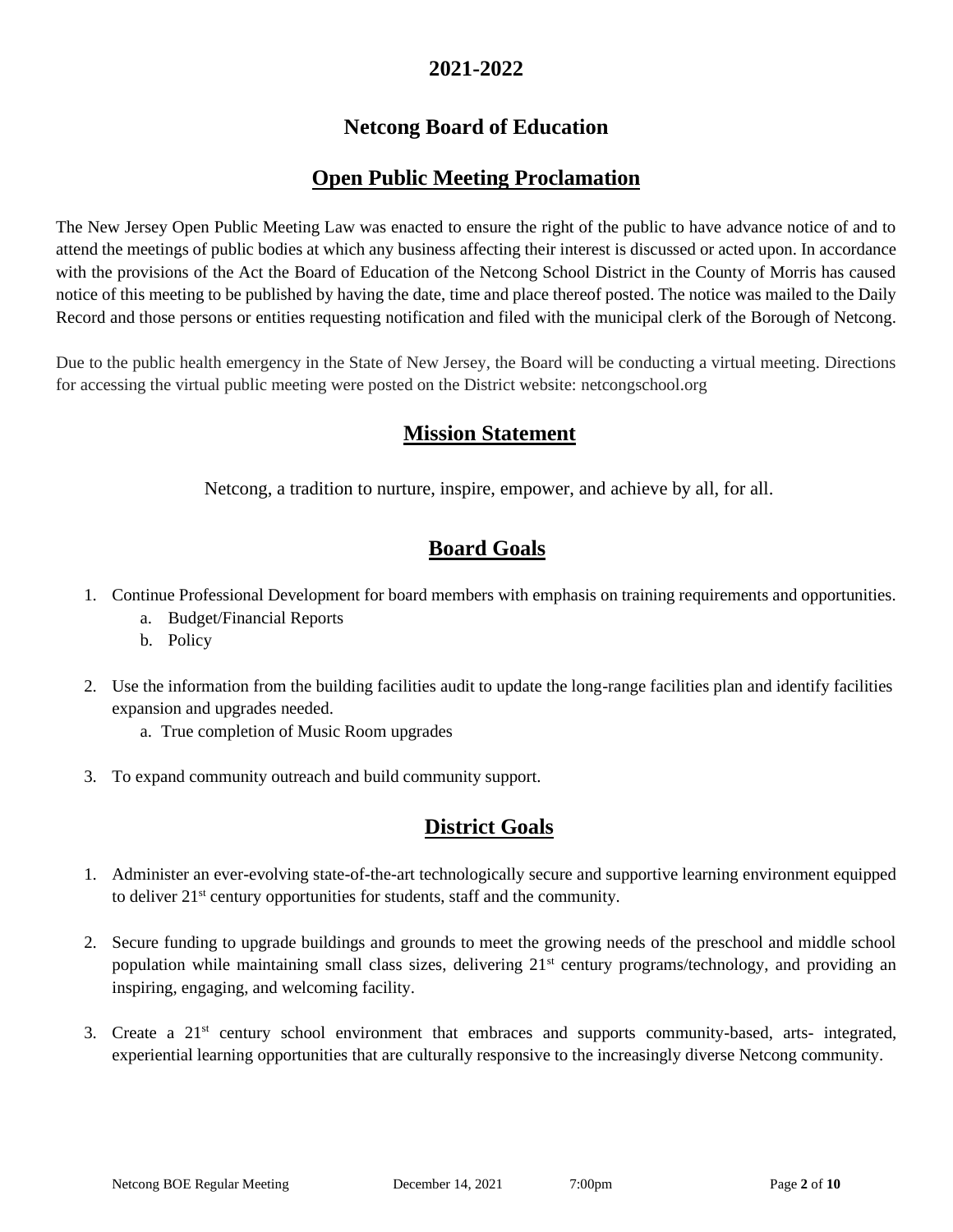- **1. Call to Order**
- **2. Flag Salute**
- **3. Roll Call**

| Mr. Barbero _____      | Mr. Kranz $\frac{1}{\sqrt{1-\frac{1}{2}}\cdot\frac{1}{\sqrt{1-\frac{1}{2}}}}$ | <b>Ms. Lapsley</b> ______ |
|------------------------|-------------------------------------------------------------------------------|---------------------------|
| Ms. Santalucia         | <b>Mr. Stevens</b> ______                                                     |                           |
| Mrs. Dalesandro ______ |                                                                               |                           |
|                        |                                                                               |                           |
|                        |                                                                               |                           |

### **4. Administration of the Oath of Office to the new Board Members – Jayson Latham and Jessica Parks**

Administered by Paul Stabile, B.A./Board Secretary, per (N.J.S.A. 18A:12-2.1, R.S. 41:1-3).

| <b>Roll Call</b> |                 |
|------------------|-----------------|
| Mr. Barbero      | Mr. Kranz       |
| Mr. Latham       | Mrs. Parks      |
| Mr. Stevens      | Mrs. Dalesandro |

**Ms. Lapsley** \_\_\_\_\_\_\_ **Mr. Latham \_\_\_\_\_\_ Mrs. Parks \_\_\_\_\_\_ Ms. Santalucia \_\_\_\_\_\_**

#### **5. Approval of Minutes & Correspondence**

**Moved By:** Seconded By:

Be it resolved that the minutes of the following meeting(s) be approved as submitted:

| November 16, 2021 | Regular Meeting Minutes          |
|-------------------|----------------------------------|
| November 16, 2021 | <b>Executive Session Minutes</b> |

**Roll Call**

| Mr. Barbero | Mr. Kranz         | Ms. Lapsley ________ |
|-------------|-------------------|----------------------|
| Mr. Latham  | <b>Mrs. Parks</b> | Ms. Santalucia       |
| Mr. Stevens | Mrs. Dalesandro   |                      |

### **6. President's Comments**

a. Audit Presentation

#### **7. Superintendent's Comments**

a. Security Drill was held on December 9, 2021 at 11:02 am with a duration of 8 minutes

b. Basketball win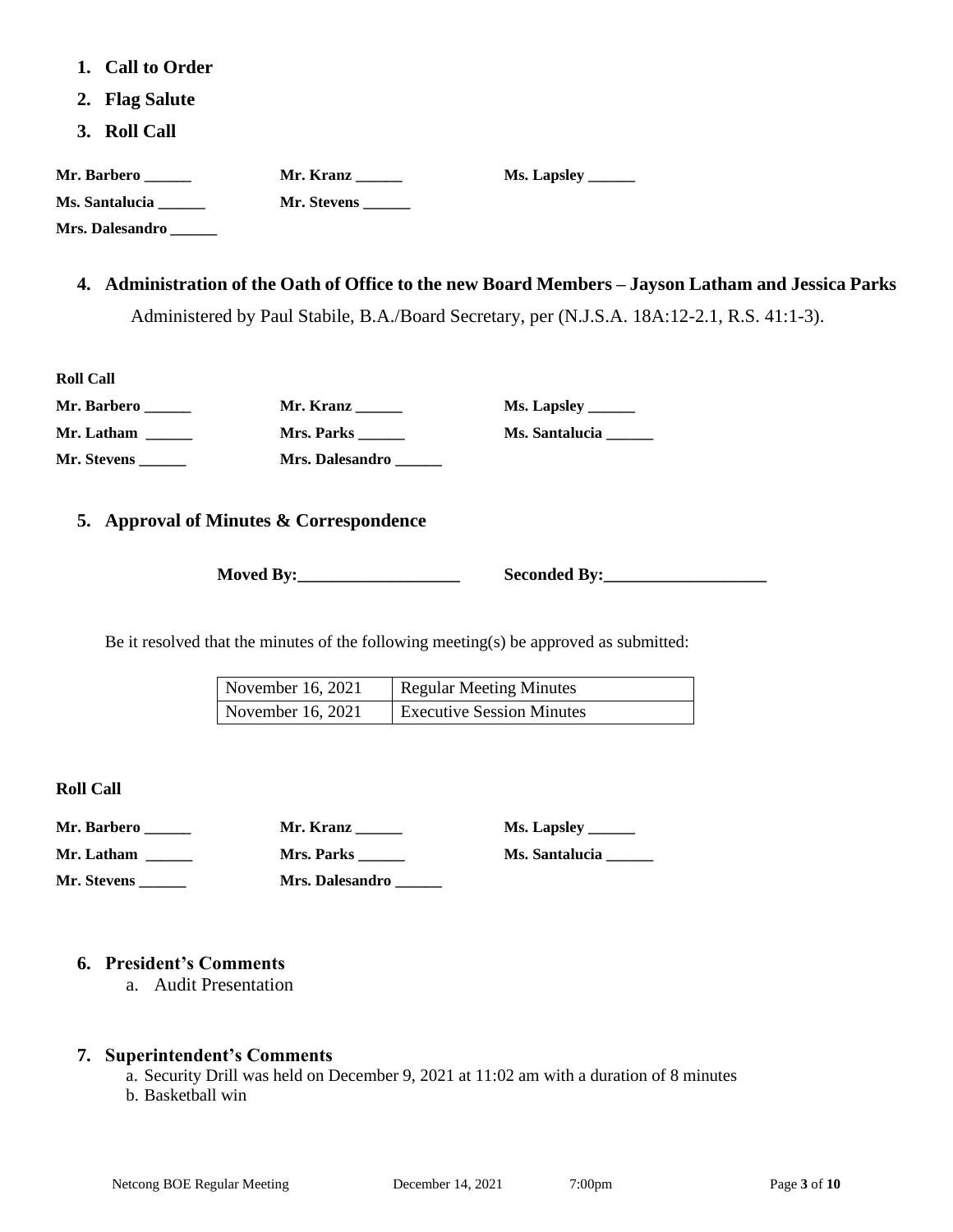#### **8. School Business Administrator/Board Secretary's Comments**

#### **9. Meeting Open to the Public (Agenda Items Only)**

**Open: Moved By: Seconded By: Time:** *Public is invited to address the Board with any questions, comments or concerns. The Board requests that the individual address the Board, giving name and address, and asks that all remarks be directed to the Chair. The public portion shall be limited to thirty minutes with a five-minute time limit on each participant. The Board wishes to remind all attendees at its meeting that while it subscribed without reservation to the principle of keeping the public completely informed, by policy it cannot allow public discussion of personnel matters. If a matter concerning the staff of the Netcong Public School is of interest or concern, the matter would be referred to the Superintendent or the Board of Education, either by telephone or letter.*

| <b>Closed: Moved By:</b> | <b>Seconded By:</b> | l'ime: |
|--------------------------|---------------------|--------|
|--------------------------|---------------------|--------|

#### **9. Old Business**

#### **10. Committee Reports**

**A. Governance, Policy and Finance** *(B. Dalesandro, Chair) Be it resolved that resolution numbers 1–18 be adopted, as presented:*

**Moved By: \_\_\_\_\_\_\_\_\_\_\_\_\_\_\_\_\_\_\_ Seconded By: \_\_\_\_\_\_\_\_\_\_\_\_\_\_\_\_\_\_\_**

- 1. Be it resolved that the Netcong Board of Education, upon the recommendation of the Superintendent, hereby approves an OT evaluation for out of district student #33421720. The evaluation will be conducted at Lake Drive School for a cost of \$600.00.
- 2. Be it resolved that the Netcong Board of Education, upon the recommendation of the Superintendent, hereby approves the 2021-2022 agreement between Netcong Board of Education and Thrive Alliance Group for Tier II and Tier III mental health services to be funded by American Rescue Plan (ARP) - ESSER III funds, not to exceed \$25,000.
- 3. Be it resolved that the Netcong Board of Education, upon the recommendation of the Superintendent, hereby approves the November 30, 2021 payroll in the amount of \$181,728.53
- 4. Be it resolved that the Netcong Board of Education, upon the recommendation of the Superintendent, hereby approves the bills list from November 17, 2021 through December 15, 2021 in the amount of \$450,752.49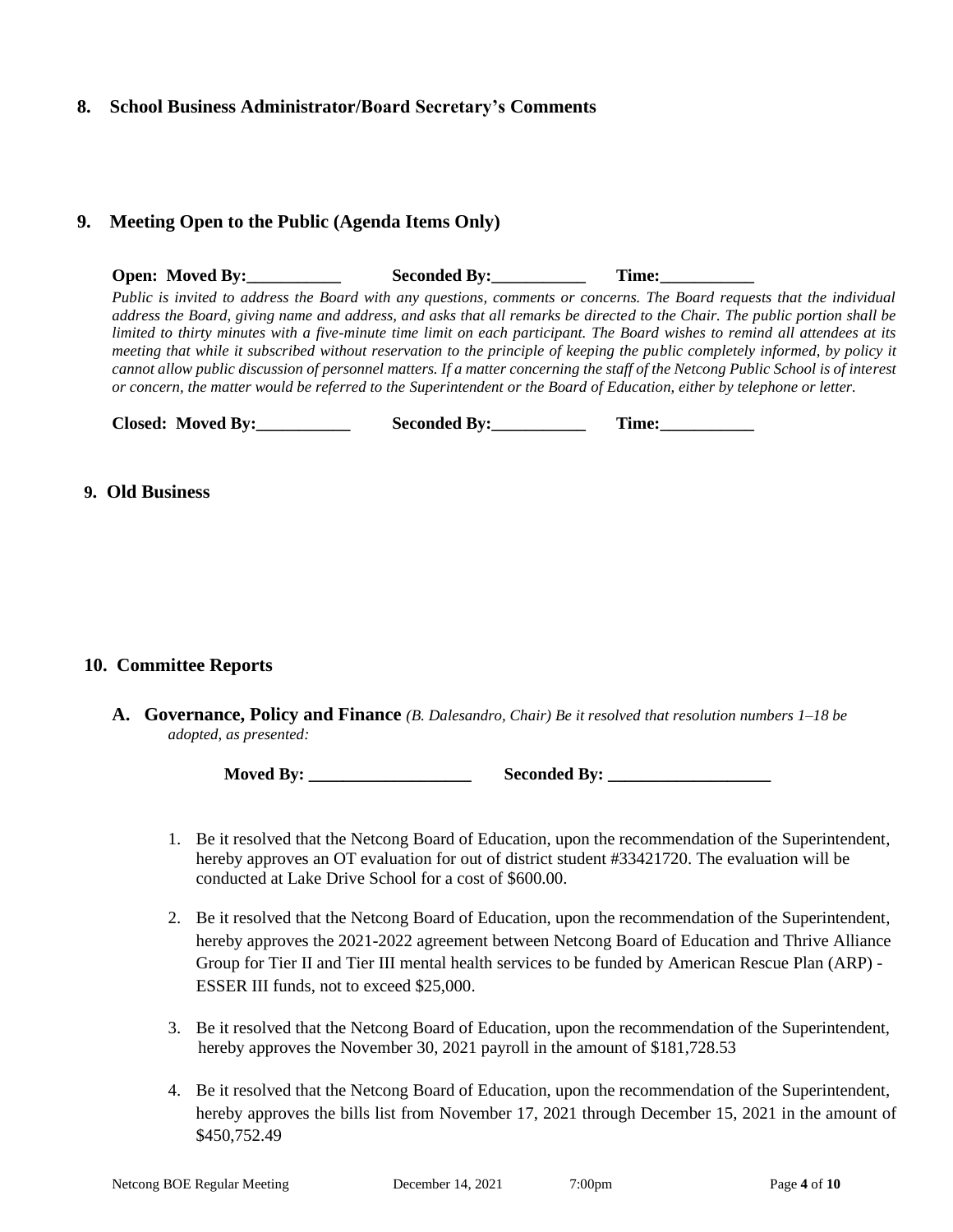5. Be it resolved that the Netcong Board of Education, upon the recommendation of the Superintendent, hereby approves the SECOND READING of the following Policies and/or Regulations:

| <b>Policy/Regulations</b> | <b>Title</b>                                   | <b>Type</b> |
|---------------------------|------------------------------------------------|-------------|
| a. Policy                 | Pupil Supervision After School Dismissal<br>(M | Revised     |

- 6. Be it resolved that the Netcong Board of Education, upon the recommendation of the Superintendent, hereby accepts the following September 30, 2021 Financial Reports. The Board Secretary's monthly certification, as attached, pursuant to N.J.A.C. 6:20-2.12(d) that as of September 30, 2021 no line item account has encumbrances and expenditures, which in total exceed the line item appropriation in violation of N.J.S.A. 18A-22-8 and 18A-22-8.1. Pursuant to N.J.A.C. 6A:23A-16.10 the Netcong Board of Education, after review of the Board Secretary's and Treasurer's monthly financial reports certify that as of September 30, 2021 and upon consultation with the appropriate district officials, to the best of our knowledge, no major account or fund has been over expended in violation of N.J.A.C. 6A:23- 2.2 and that sufficient funds are available to meet the district's financial obligations for the remainder of the fiscal year.
- 7. Be it resolved that the Netcong Board of Education, upon the recommendation of the Superintendent, hereby accepts the following October 31, 2021 Financial Reports. The Board Secretary's monthly certification, as attached, pursuant to N.J.A.C. 6:20-2.12(d) that as of October 31, 2021 no line item account has encumbrances and expenditures, which in total exceed the line item appropriation in violation of N.J.S.A. 18A-22-8 and 18A-22-8.1. Pursuant to N.J.A.C. 6A:23A-16.10 the Netcong Board of Education, after review of the Board Secretary's and Treasurer's monthly financial reports certify that as of October 31, 2021 and upon consultation with the appropriate district officials, to the best of our knowledge, no major account or fund has been over expended in violation of N.J.A.C. 6A:23-2.2 and that sufficient funds are available to meet the district's financial obligations for the remainder of the fiscal year.
- 8. Be it resolved that the Netcong Board of Education, upon the recommendation of the Superintendent, hereby accepts the following November 30 2021 Financial Reports. The Board Secretary's monthly certification, as attached, pursuant to N.J.A.C. 6:20-2.12(d) that as of November 30, 2021 no line item account has encumbrances and expenditures, which in total exceed the line item appropriation in violation of N.J.S.A. 18A-22-8 and 18A-22-8.1. Pursuant to N.J.A.C. 6A:23A-16.10 the Netcong Board of Education, after review of the Board Secretary's and Treasurer's monthly financial reports certify that as of November 30, 2021 and upon consultation with the appropriate district officials, to the best of our knowledge, no major account or fund has been over expended in violation of N.J.A.C. 6A:23- 2.2 and that sufficient funds are available to meet the district's financial obligations for the remainder of the fiscal year.
- 9. Be it resolved that the Netcong Board of Education, upon the recommendation of the Superintendent, hereby approves the Transfers Reports for the month of September 2021.
- 10. Be it resolved that the Netcong Board of Education, upon the recommendation of the Superintendent, hereby approves the Transfers Reports for the month of October 2021.
- 11. Be it resolved that the Netcong Board of Education, upon the recommendation of the Superintendent, hereby approves the Transfers Reports for the month of November 2021.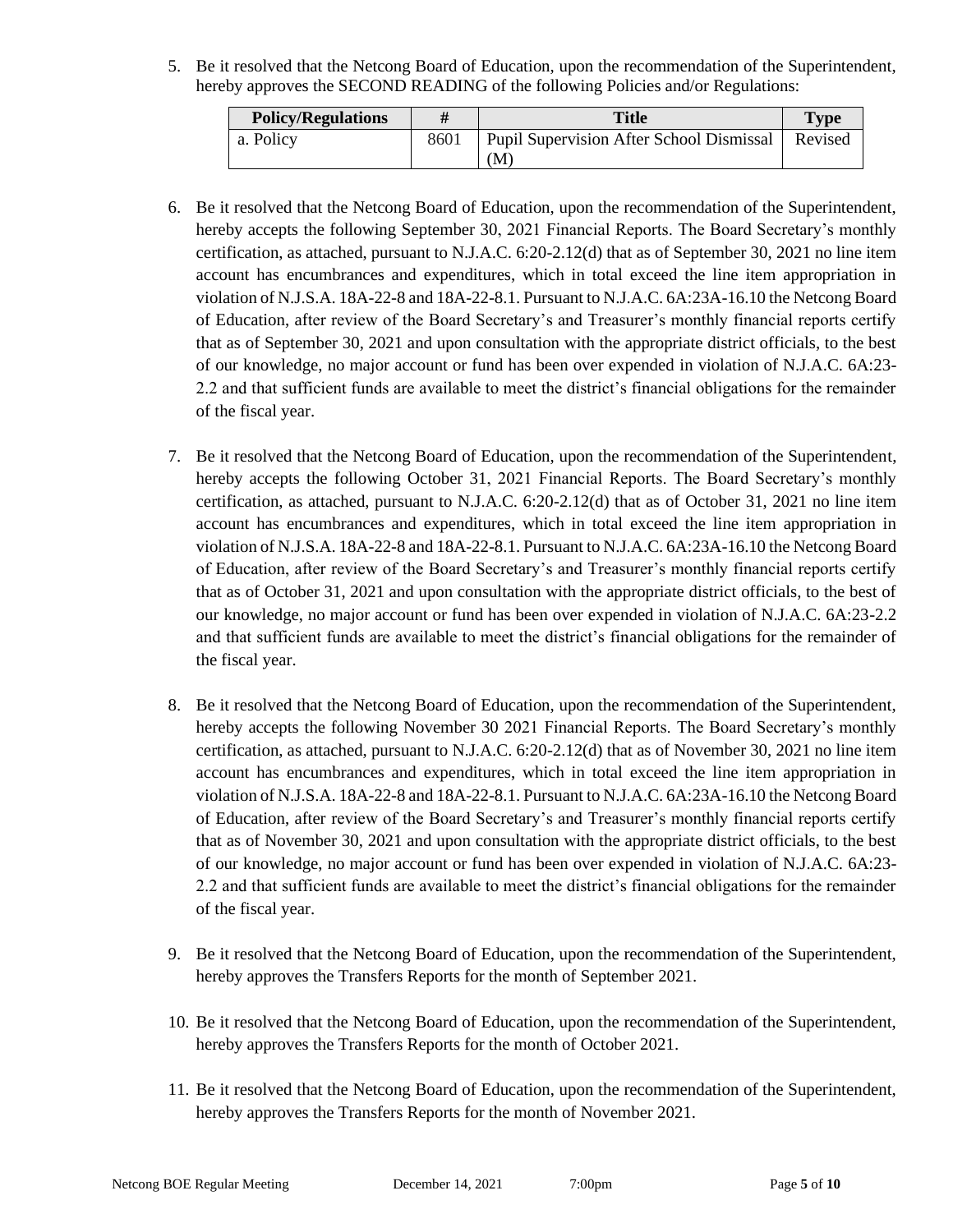- 12. Be it resolved that the Netcong Board of Education, upon the recommendation of the Superintendent, hereby rescinds the withdrawal of funds from the Capital Reserve Account 10-116 for the Music Room Renovations / Other Capital Project in the amount of \$154,000 and transferred to account #12-000-400-340 Architectural/Engineering Services - \$25,000 and to account #12-000-400-450 Construction Services for casework and furniture - \$129,000.
- 13. Be it resolved that the Netcong Board of Education, upon the recommendation of the Superintendent, hereby approves the Safe Return to School Plan with no changes and the submission of the plan to the New Jersey Department of Education.
- 14. Be it resolved that the Netcong Board of Education, upon the recommendation of the Superintendent, hereby approves the submission of Amendment #1 to the FY21 CRRSA ESSER II grant.
- 15. Be it resolved that the Netcong Board of Education, upon the recommendation of the Superintendent, hereby approves the submission of the FY21 carryover to the FY22 ESEA Consolidated Grant for Title 1A in the amount of \$5,802 and for Title 2A in the amount of \$2,212.
- 16. Be it resolved that the Netcong Board of Education, upon the recommendation of the Superintendent, hereby approves the submission of Amendment #1 for FY22 ESEA Consolidated Grant.
- 17. Be it resolved that the Netcong Board of Education hereby accepts the resignation of Todd Morton, with regret, from the Netcong Board of Education effective November 30, 2021. The Board thanks Mr. Morton for his service to the Netcong School District.
- 18. Be it resolved that the Netcong Board of Education, upon the recommendation of the Superintendent, hereby approves the contract with Best Choice Home Care to provide substitute nursing services in the district through June 30, 2022.

#### **Roll Call**

| Mr. Barbero | Mr. Kranz         | <b>Ms. Lapsley</b> _______ |
|-------------|-------------------|----------------------------|
| Mr. Latham  | <b>Mrs. Parks</b> | <b>Ms. Santalucia</b>      |
| Mr. Stevens | Mrs. Dalesandro   |                            |

#### **B. Curriculum/Instruction** *(K. Santalucia, Chair) Be it resolved that resolution numbers 1-4 be adopted, as presented:*

**Moved By:\_\_\_\_\_\_\_\_\_\_\_\_\_\_\_\_\_\_\_ Seconded By:\_\_\_\_\_\_\_\_\_\_\_\_\_\_\_\_\_\_\_**

1. Be it resolved that the Netcong Board of Education, upon the recommendation of the Superintendent, hereby approves the following Professional Development: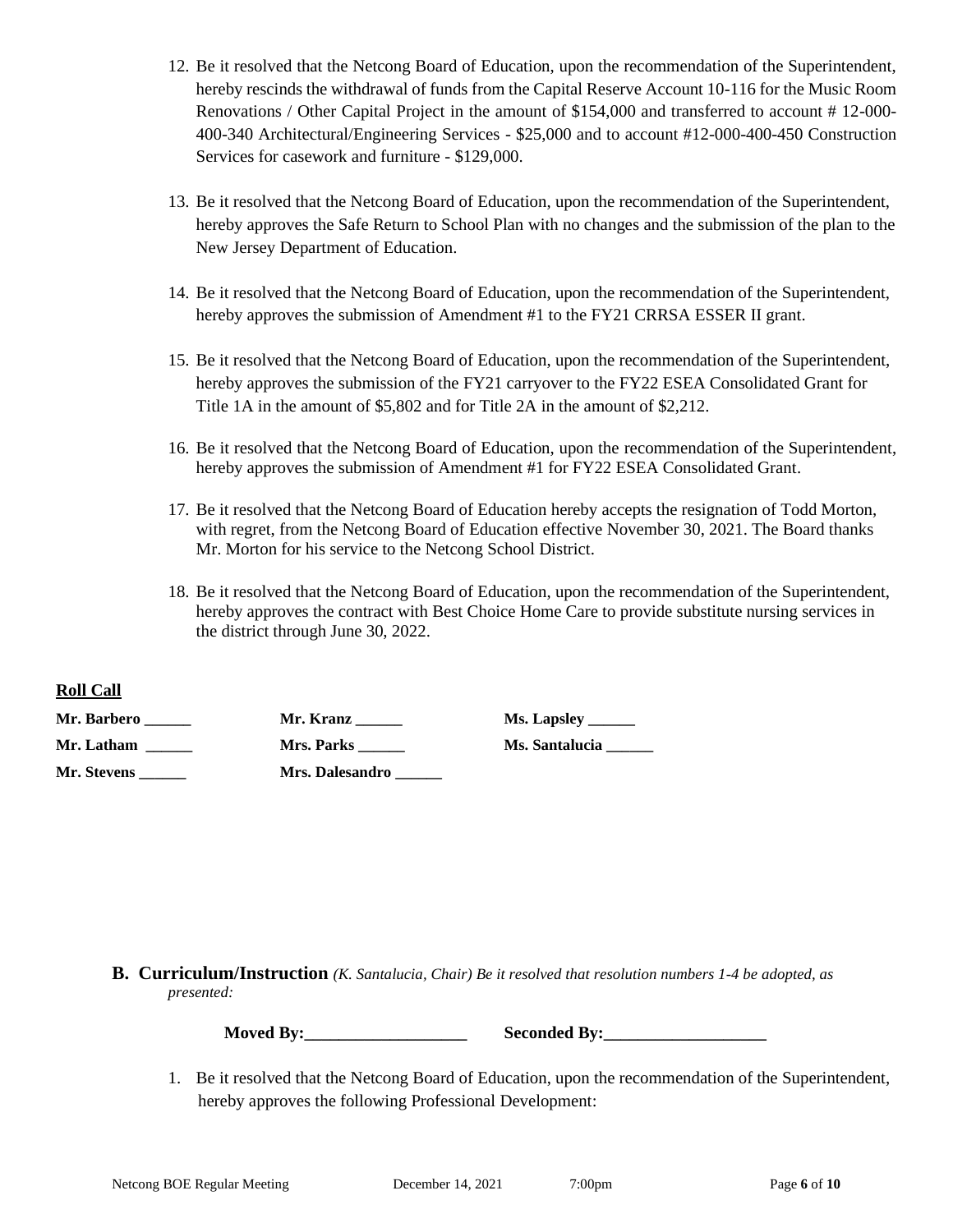| Date          | <b>Name</b>       | <b>Workshop/Conference</b> | <b>Location</b>   | Cost                                  |
|---------------|-------------------|----------------------------|-------------------|---------------------------------------|
| a.12/3/21     | Jamie Anastasio   | Diversity, Equity and      | Madison Hotel,    | Workshop \$0.00                       |
|               | Kurt Ceresnak     | Inclusivity workshop by    | Madison NJ        |                                       |
|               | Lisa Clark        | Temple University          |                   |                                       |
| $b.1/26/22$ - | <b>Todd Erwin</b> | Techspo                    | Atlantic City, NJ | Workshop $$490.00/person - Title IIA$ |
| 1/28/22       | Kate Walsh        |                            |                   | Harrah's \$194/person, Meals &        |
|               |                   |                            |                   | Incidentals \$147.50/person, Mileage  |
|               |                   |                            |                   | $$98.70/person - General Fund$        |
| $c.3/24/22$ - | Kurt Ceresnak     | NJPSA Annual               | Atlantic City, NJ | Workshop $$160.00 -$ Title IIA Funds  |
| 3/25/22       |                   | Conference                 |                   | Mileage \$98.00 - General Fund        |
| $d.3/20/22$ - | Paul Stabile      | NJ Buildings and           | Atlantic City, NJ | Workshop $$300.00 - General Fund$     |
| 3/23/22       |                   | Grounds Assoc              |                   | Harrah's \$291, Meals & Incidentals   |
|               |                   | Conference                 |                   | \$147.50, Mileage \$98.70 - General   |
|               |                   |                            |                   | Fund                                  |

- 2. Be it resolved that the Netcong Board of Education hereby affirms the Superintendent's finding of school year 2021-2022 HIB #21-22-03.
- 3. Be it resolved that the Netcong Board of Education, upon the recommendation of the Superintendent, hereby approves the following Field Trips for the 2021-2022 school year:

| <b>Date</b>               | <b>Name of Field</b>   | <b>Location</b>    | <b>Grade</b> | <b>Chaperone</b> | Cost                         |
|---------------------------|------------------------|--------------------|--------------|------------------|------------------------------|
|                           | <b>Trip</b>            |                    |              |                  |                              |
| a.12/17, 1/21,            | NES Band &             | Lenape Valley High | 8            | J. Burkat        | Trip/\$0.00                  |
| $2/18$ , $3/11$ , $4/8$ , | Choir – Practice       | School             | (4)          |                  | Transportation provided by   |
| 5/6                       | with LVHS Band         |                    | students)    |                  | <b>LVHS</b>                  |
|                           | & Choir                |                    |              |                  |                              |
| b. 1/6/22                 | <b>Rising Freshman</b> | Lenape Valley High | 8            | K. Ceresnak      | Trip/\$0.00                  |
| snow date: $1/7/22$       | Trip to LVHS           | School             |              | T.               | Transportation provided by   |
|                           |                        |                    |              | Newcomer         | <b>LVHS</b>                  |
|                           |                        |                    |              | D. Sandrue       |                              |
| c.1/6, $1/13$ , $1/20$ ,  | Ski Club Trips         | Shawnee Mountain   | $4 - 8$      | K. Walsh         | Trip: Paid by students       |
| 1/27/22                   |                        | Ski Area           |              | D. Sandrue       | Transportation: TBD to paid  |
|                           |                        | East Stroudsburg,  |              | C. Santorelli    | out of ESSER III Beyond      |
|                           |                        | <b>PA</b>          |              |                  | the School Day Activity      |
|                           |                        |                    |              |                  | Funds                        |
| d. $1/12/22$              | WalMart                | WalMart-Flanders   | $4 - 7$      | A.Evans          | Trip/\$0.00                  |
| snow date:                |                        |                    |              |                  | Transportation provided by   |
| 1/19/22                   |                        |                    |              |                  | Twp of Netcong/\$0.00        |
| e.2/19/22                 | Jr. Model UN           | Virtual            | G&T 6-8      | $C$ .            | Trip/\$0.00                  |
|                           |                        |                    |              | Dougherty        | Transportation/\$0.00        |
| $f.1/13-1/14/22$          | Morris Museum          | Morris Museum      | $6 - 8$      | J. Burkat        | \$60 per student/Total \$720 |
|                           | with Art & Music       |                    | (12)         | C.               | paid using Title IA funds    |
|                           | <b>Students</b>        |                    | students)    | Dougherty        | Acct 20-231-100-800          |
|                           |                        |                    |              |                  | Transportation/TBD using     |
|                           |                        |                    |              |                  | Acct 20-231-200-500          |

4. Be it resolved that the Netcong Board of Education, upon the recommendation of the Superintendent, hereby approves the submission of the three year English Language Learner Plan for 2021-2024 to the NJ Department of Education.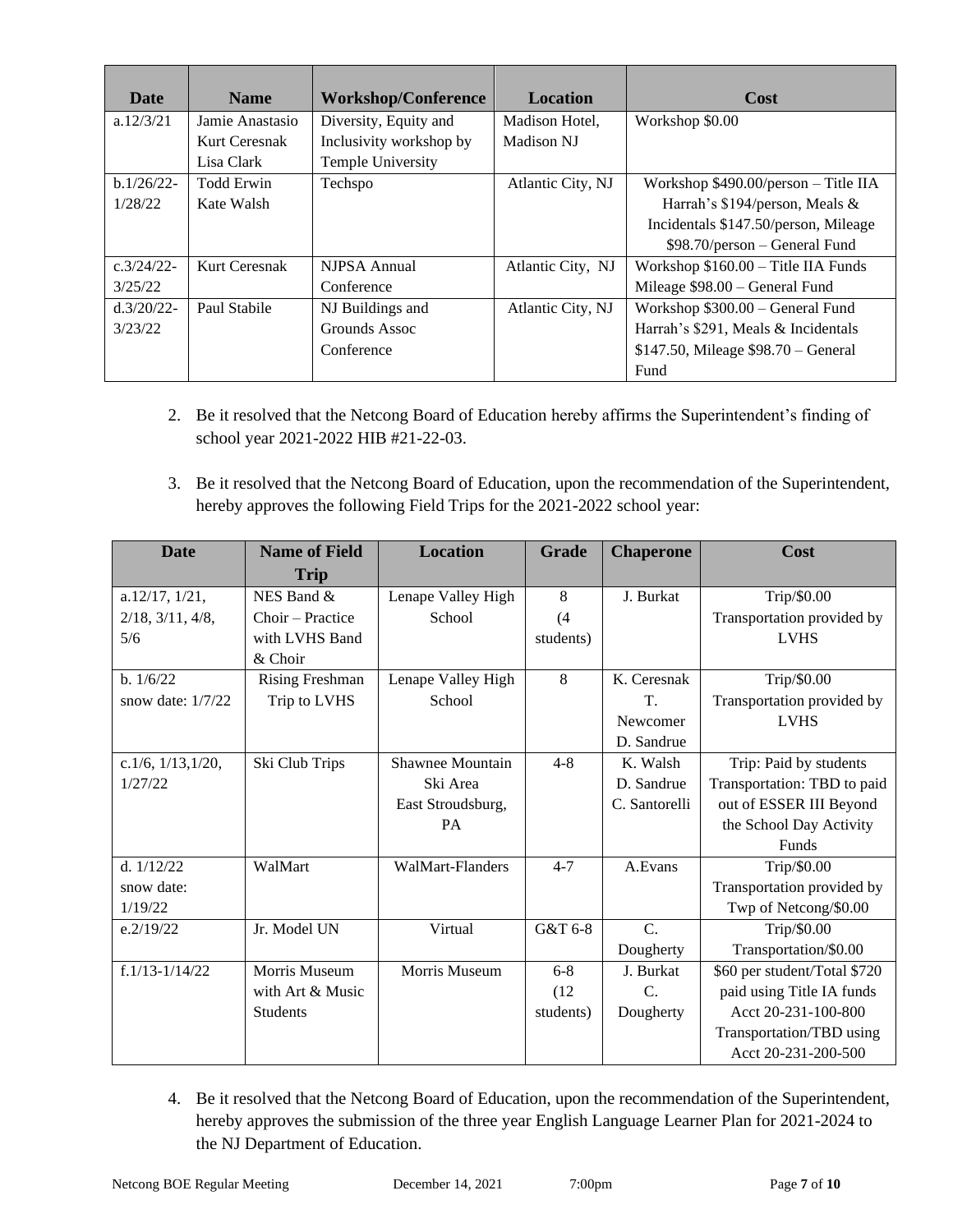**Roll Call**

| Mr. Barbero | Mr. Kranz         | <b>Ms. Lapsley _______</b> |
|-------------|-------------------|----------------------------|
| Mr. Latham  | <b>Mrs. Parks</b> | Ms. Santalucia             |
| Mr. Stevens | Mrs. Dalesandro   |                            |

**C. Personnel** *(T. Morton, Chair) Be it resolved that resolution numbers 1-11 be adopted, as presented:*

**Moved By:** Seconded By:

- 1. Be it resolved that the Netcong Board of Education, upon the recommendation of the Superintendent, hereby accepts, with regret, the resignation of Meganne Secola effective January 24,2022.
- 2. Be it resolved that the Netcong Board of Education, upon the recommendation of the Superintendent, hereby approves William Glennon as a substitute Custodian for the 2021-2022 Netcong Men's Basketball season, to be paid by the Netcong Men's Basketball League.
- 3. Be it resolved that the Netcong Board of Education, upon the recommendation of the Superintendent, hereby approves the voluntary transfer of Lisa Clark from full time Special Education teacher to full time Elementary School teacher effective January 1, 2022 through June 30, 2022 remaining at Step A on the BA salary guide, at a salary of \$54,865.00 with benefits out of the General Fund.
- 4. Be it resolved that the Netcong Board of Education, upon the recommendation of the Superintendent, hereby amends the resolution approving Kristen Montan as a full time Special Education teacher at Step A on the BA salary guide, with a salary of \$54,865.00 with benefits to be funded through the American Recovery Plan (ARP)- ESSER III grant, Account # 20-487-100-100, effective November 23, 2021. Furthermore, Ms. Montan's salary from July 1, 2021 – November 22, 2021 was funded via the General Fund.
- 5. Be it resolved that the Netcong Board of Education, upon the recommendation of the Superintendent, hereby rescinds the resolution accepting Joanna Goodwin's resignation from the September 28, 2021 meeting. Furthermore, be it resolved that the Netcong Board of Education, upon the recommendation of the Superintendent, hereby approves Ms. Goodwin's continuation as a full time Special Education teacher through June 30, 2022 at Step A on the MA+15 salary guide with a salary of \$ 62,865.00 which will be funded through the American Recovery Plan (ARP)- ESSER III grant, Account # 20-487-100-100.
- 6. Be it resolved that the Netcong Board of Education, upon the recommendation of the Superintendent, hereby approves the hiring of Krystiana Sellers as a Substitute Teacher, for the 2021-2022 school year, at the rate of \$85 per day for the first 10 days and \$95 per day, thereafter, pending an Office of Student Protection background check approval and approval of a Substitute Teacher Certification from the NJDOE.
- 7. Be it resolved that the Netcong Board of Education, upon the recommendation of the Superintendent, hereby rescinds the offer of employment to Kimberly Casillo, maternity leave replacement teacher, at a prorated salary of \$54,865.00 with benefits from January 1, 2022, through March 7, 2022, due to a change in personnel needs within the district.
- Netcong BOE Regular Meeting December 14, 2021 7:00pm Page **8** of **10** 8. Be it resolved that the Netcong Board of Education, upon the recommendation of the Superintendent, hereby amends the resolution from the September 21, 2021 Board of Education work session which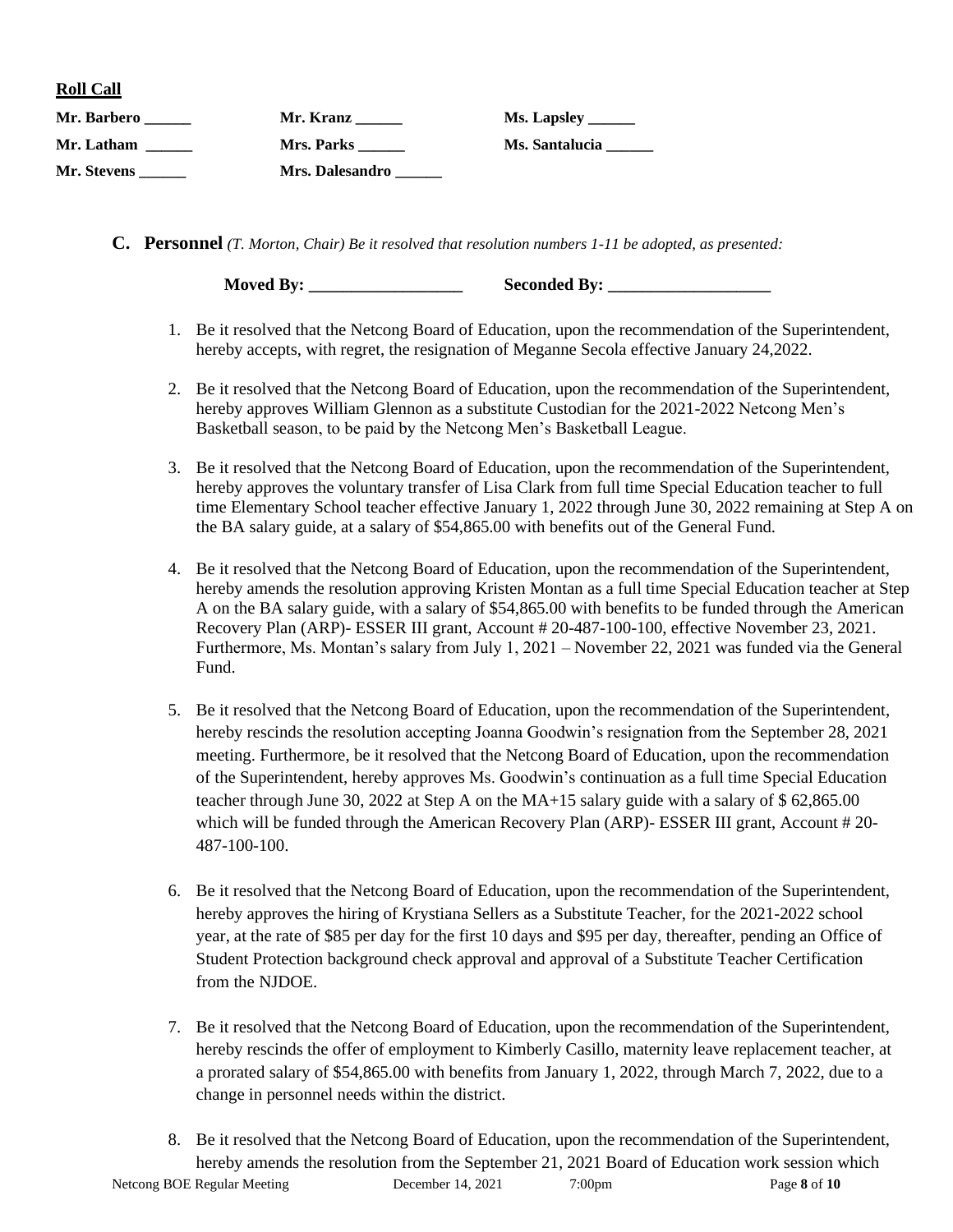approved Tanya Cavallo as a full-time Special Education Teacher, starting on or about November 22, 2021 through June 30, 2022 at Step I on the BA salary guide, prorated \$64,260.00, with benefits, to be paid from ARP -ESSER III funds to now be paid out of the General Fund.

- 9. Be it resolved that the Netcong Board of Education, upon the recommendation of the Superintendent, hereby approves the creation of a COVID-19 Contract Tracer Stipend position for the 2021-2022 school year.
- 10. Be it resolved that the Netcong Board of Education, upon the recommendation of the Superintendent, hereby approves the job description for the COVID-19 Contact Tracer.
- 11. Be it resolved that the Netcong Board of Education, upon the recommendation of the Superintendent, hereby approves Alexis Dausch as the district's contact tracer from December 1, 2021 – June 30, 2022 at a stipend of \$3,000 to be funded out of CRSSA ESSER II grant.

#### **Roll Call**

| Mr. Barbero | Mr. Kranz       |                       |
|-------------|-----------------|-----------------------|
| Mr. Latham  | Mrs. Parks      | <b>Ms. Santalucia</b> |
| Mr. Stevens | Mrs. Dalesandro |                       |

**D. Facilities and Operations** *(C. Kranz, Chair) Be it resolved that resolution numbers be adopted, as presented:*

**Moved By:\_\_\_\_\_\_\_\_\_\_\_\_\_\_\_\_\_\_\_ Seconded By:\_\_\_\_\_\_\_\_\_\_\_\_\_\_\_\_\_\_\_**

**Roll Call**

**Mr. Barbero \_\_\_\_\_\_ Mr. Kranz \_\_\_\_\_\_ Ms. Lapsley \_\_\_\_\_\_**

**Mr. Latham \_\_\_\_\_\_ Mrs. Parks \_\_\_\_\_\_ Ms. Santalucia \_\_\_\_\_\_ Mr. Stevens \_\_\_\_\_\_ Mrs. Dalesandro \_\_\_\_\_\_**

### **11. Liaison Reports**

- a. Netcong Educational Foundation B. Dalesandro
- b. Netcong PTA K. Santalucia
- c. Town Council B. Stevens & B. Dalesandro
- d. Recreation Commission & Planning Board T. Morton